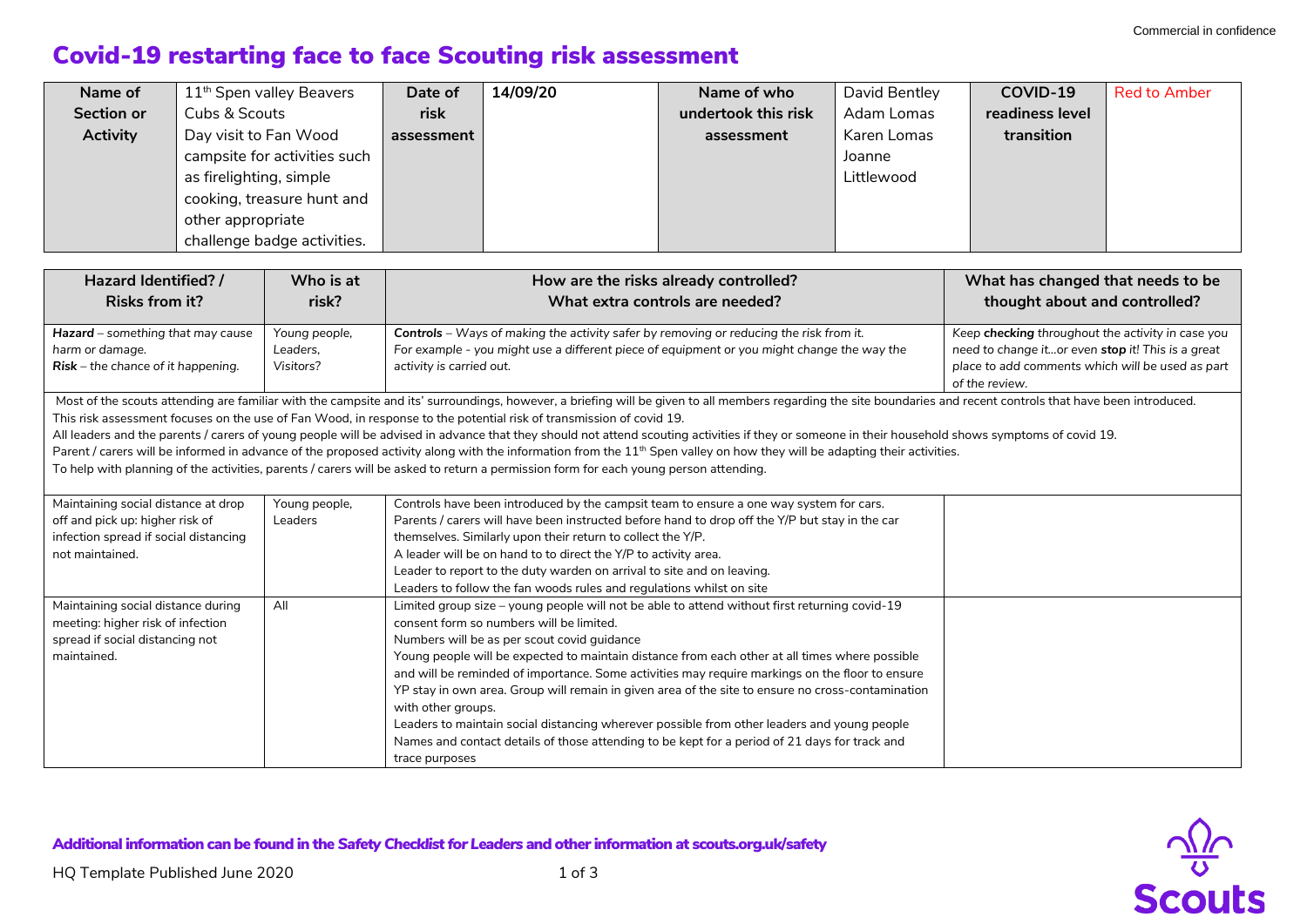$\frac{\sqrt{2}}{8}$ 

## Covid-19 restarting face to face Scouting risk assessment

| Hazard Identified? /                                                                                                                                     | Who is at                          | How are the risks already controlled?                                                                                                                                                                                                                                                                                                                                                                                  | What has changed that needs to be                                               |
|----------------------------------------------------------------------------------------------------------------------------------------------------------|------------------------------------|------------------------------------------------------------------------------------------------------------------------------------------------------------------------------------------------------------------------------------------------------------------------------------------------------------------------------------------------------------------------------------------------------------------------|---------------------------------------------------------------------------------|
| <b>Risks from it?</b>                                                                                                                                    | risk?                              | What extra controls are needed?                                                                                                                                                                                                                                                                                                                                                                                        | thought about and controlled?                                                   |
| Hygiene of people: higher risk of<br>infection spread if proper hand<br>cleaning is not carried out.                                                     | All                                | Parents / carers will have been informed that Y/P must provide their own named hand sanitiser<br>and will be encouraged by the leaders to sanitise on arrival, departure and during as required.                                                                                                                                                                                                                       | Ensure extra time for cleaning and hygiene before,<br>during and after activity |
| Hygiene of toilets: higher risk of<br>infection spread if hygiene not<br>carried out.                                                                    | All                                | The campsite team will ensure that a limited number of toilet facilities are available for use during<br>the avtivity and will be cleaned before and after sessions.<br>Remind young people to wash their hands after using the toilet<br>Cleaning equipment will be available to leaders for use as necessary, during the activity.<br>Leaders to clean using gloves and masks and after removing gloves to hand wash |                                                                                 |
| Hygiene of activity equipment:<br>Higher risk of infection spread if<br>hygiene not carried out.                                                         | All                                | A minimal amount of activity equipment to be used.<br>Where practical equipment will not be shared.<br>Activity equipment will be cleaned before and after use,<br>Cleaning wipes will be used to clean equipment between different users. gloves to be used when<br>cleaning and wipes to be put in bin bag and taken home by leader                                                                                  |                                                                                 |
| Personal items - Drink bottles, hand<br>sanitiser, day sac etc. Risk of<br>infection spread if there is cross<br>contamination via personal<br>equipment | All                                | Everyone will be allocated an individual place to store their personal items.<br>All items such as drink bottles, hand sanitiser should be identified with the owners' name. There<br>will be no sharing of personal items between members.                                                                                                                                                                            |                                                                                 |
| Trips/falls/cuts due to outdoor<br>location                                                                                                              | All                                | Brief YP about out of bounds locations. Remind of importance to take care on uneven ground.<br>Ensure plenty of gloves, masks, aprons and visor available in first aid kit for dealing with any<br>incidents.                                                                                                                                                                                                          | Create a perimeter for YP to remain inside area.                                |
| Indoor Building use i.e. Toilets                                                                                                                         | Scout Section &<br>Leaders         | To comply with Scout association covid-19 rules all members aged 12 or over will be advised<br>they must wear a face covering when using any of the indoor buildings including the toilets.                                                                                                                                                                                                                            |                                                                                 |
| Hazard - inclement weather<br>$Risk - too$ wet/ hot/ cold to carry out<br>activities                                                                     | Leaders, young<br>leaders, cubs    | Leader in charge of meeting to check the weather and inform parents/ carers of any cancellation<br>giving adequate notice<br>Participants advised on suitable clothing to wear and carry (including sun protection and<br>waterproofs), leaders to check everyone suitably equipped at start                                                                                                                           |                                                                                 |
| Hazard - fire<br>Risk - smoke inhalation / burns                                                                                                         | Leaders, young<br>leaders and cubs | Smoke- Use of dry wood, check wind direction, Stand people out of smoke direction.<br>Burns- Safe distance from fire, extra wood place on cafefully, teach Scouts good practice around<br>fires, burns/first aid kit easily avaible.                                                                                                                                                                                   |                                                                                 |
| proposed.                                                                                                                                                |                                    | Review: This risk assessment is for a section to move from one COVID Readiness alert level to the next, an additional risk assessment should be produced for each move                                                                                                                                                                                                                                                 |                                                                                 |